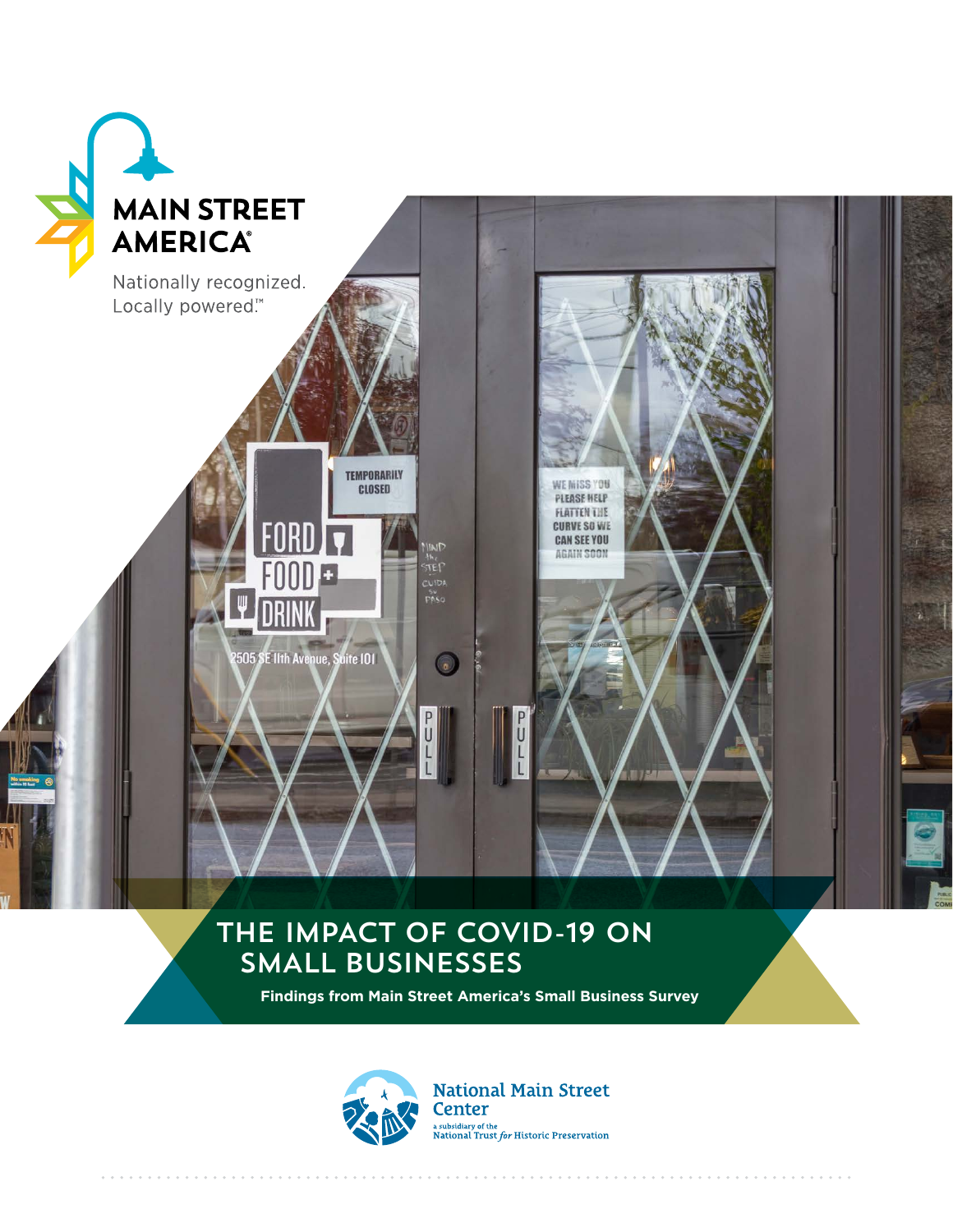#### TABLE OF CONTENTS

| <b>Executive Summary</b>                                            |   |
|---------------------------------------------------------------------|---|
| <b>Findings</b>                                                     |   |
| <b>Policy Implications for</b><br><b>State and Federal Agencies</b> | 7 |
| <b>Methods</b>                                                      | 8 |
| <b>Next Steps</b>                                                   | 8 |
| <b>Appendix</b>                                                     |   |
|                                                                     |   |

**Main Street America has been helping revitalize older and historic commercial districts for 40 years.** Today it is a network of over 1,600 neighborhoods and communities, rural and urban, who share both a commitment to place and to building stronger communities through preservation-based economic development. Main Street America is a program of the nonprofit National Main Street Center, Inc., a subsidiary of the National Trust for Historic Preservation. Since 1980, over 2,000 programs have used the Main Street Approach, our time-tested framework for community-driven, comprehensive revitalization.

#### **AUTHORS:**

9502

**MICHAEL POWE, PH.D.,**  Director of Research, NMSC

**MATTHEW WAGNER, PH.D.,**  Vice President of Revitalization Programs, NMSC

**DESIGNER:**

**THE NIMBLE BEE, LLC**

**For media inquiries, please contact Rachel Bowdon, Associate Director of Marketing and Communications, NMSC, at rbowdon@savingplaces.org or 312.610.5608.**

© National Main Street Center, 2020, All Rights Reserved. No part of this guide may be reproduced in whole or in part in any manner without the permission of the National Main Street Center.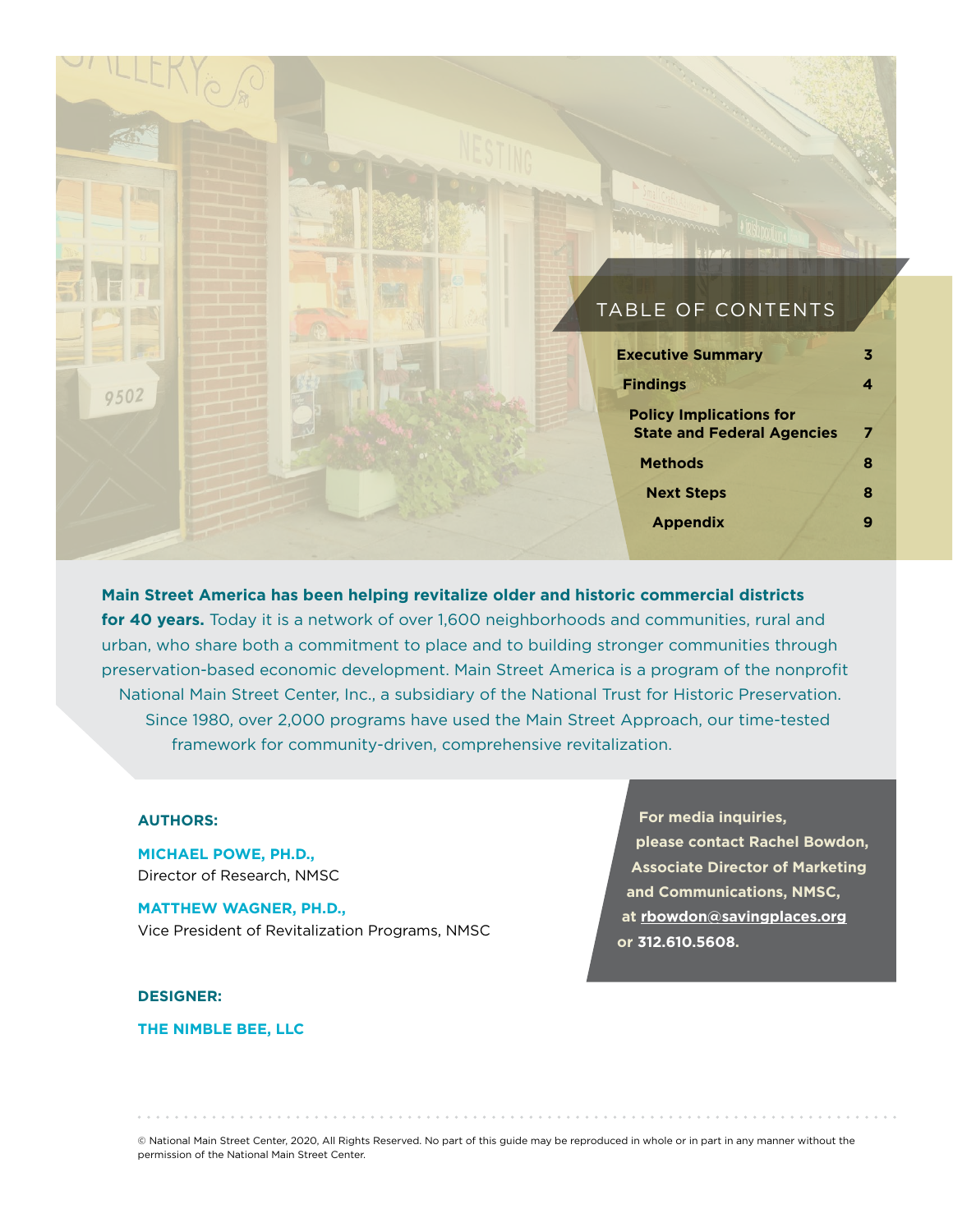### EXECUTIVE SUMMARY

**Main Street America (MSA) is a network of over 1,600 commercial districts comprising approximately 300,000 small businesses. To assess the impact of the COVID-19 on these businesses, MSA conducted an online survey during the week of March 25 to April 6, 2020. More than 5,850 small business owners responded, of which 91% of respondents reported owning businesses with fewer than 20 employees. Thus, findings from this survey highlight the profound impact of the current crisis on the smallest, locally-owned businesses that are the backbone of American communities.**

#### FINDINGS

- **The MSA survey indicates that millions of small businesses will be at great risk of closing permanently if the crisis continues for several months. Of the nation's approximately 30 million small businesses, nearly 7.5 million small businesses may be at risk of closing permanently over the coming five months, and 3.5 million are at risk of closure in the next two months.**
- **COVID-19 has had a devastating impact on small businesses' revenue, and millions of Americans employed by our nation's smallest businesses are at risk of unemployment as a result. Approximately 35.7 million Americans employed by small businesses appear to be at risk of unemployment.**
- **Our survey finds that business owners primarily need financial assistance and penalty-free extensions on expenses.**

#### POLICY IMPLICATIONS FOR STATE AND FEDERAL AGENCIES -

While the CARES Act is being deployed, there remains critical voids highlighted in the survey data. We urge federal and state economic development authorities to consider supporting the following need areas:

- **The U.S. Small Business Administration needs to expand technical assistance support funding to Small Business Development Center (SBDC) partner organizations like Main Street Programs and local chambers of commerce.**
- **State and cities need to invest in small business education and technical support programs rather than pull back spending on these programs.**
- **The Federal government should prioritize giving CARES Act and future stimulus funding to small businesses with less than 20 employees. These are the businesses that make up the bulk of jobs and are at the heart of communities across America.**
- **New stimulus funding should address the expense side of small business operation, for example measures to support rent or mortgage relief.**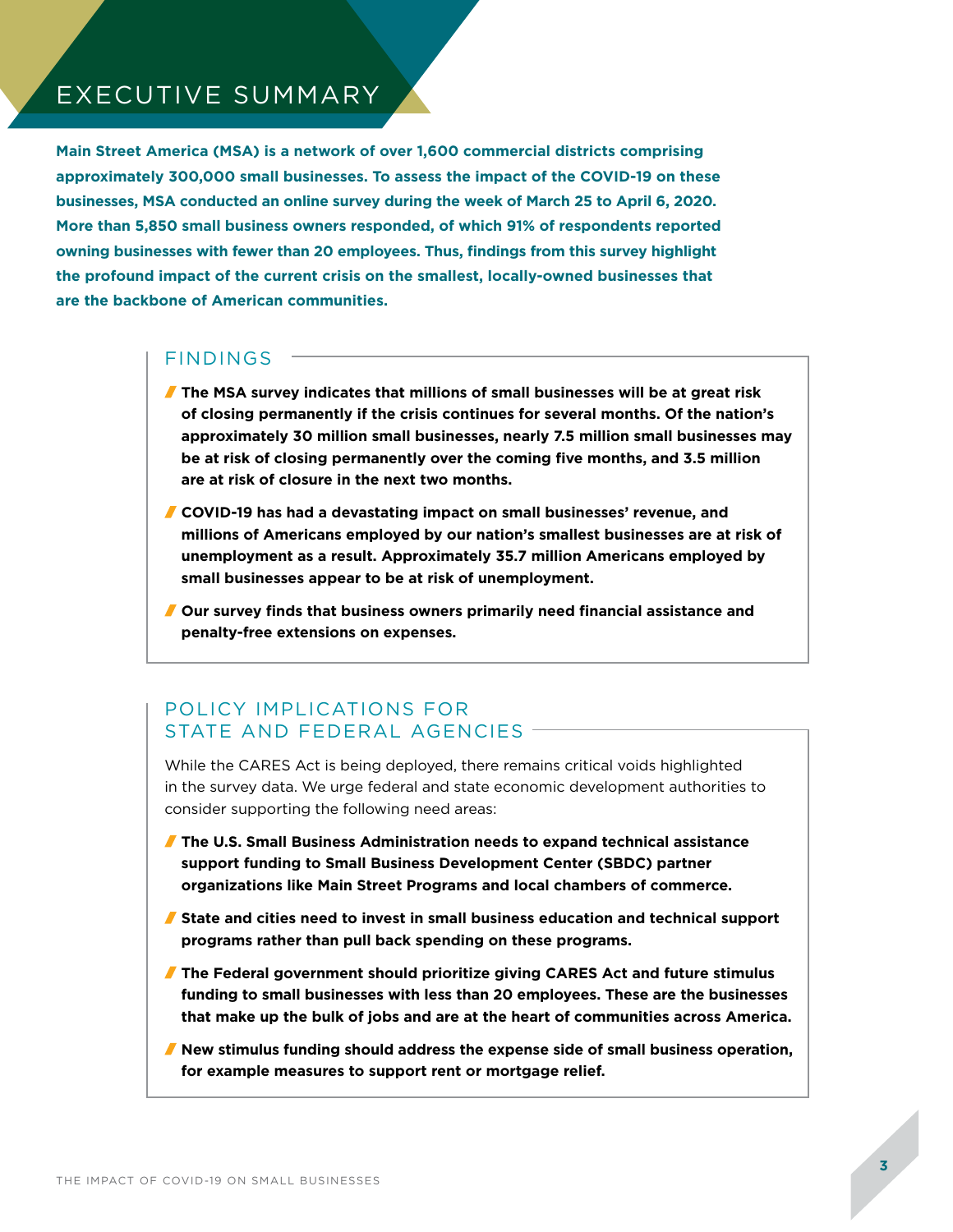**Main Street America (MSA) is a network of over 1,600 commercial districts comprising approximately 300,000 small businesses. To assess the impact of the COVID-19 on these businesses, MSA conducted an online survey during the week of March 25 to April 6, 2020. More than 5,850 small business owners responded, of which 91% of respondents reported owning businesses with fewer than 20 employees. Thus, findings from this survey highlight the profound impact of the current crisis on the smallest, locally-owned businesses that are the backbone of American communities.**

#### FINDINGS

# The MSA survey indicates that millions of small businesses will be at great risk of closing permanently if the crisis continues for several months.

Nearly 80 percent of businesses responding to the survey indicated that they had already closed temporarily as a result of the crisis. Results regarding potential permanent closures also reflect profound economic distress: Nearly two-thirds of businesses responding to the survey indicated that they would be at risk of closing permanently if business disruption continued at the current rate for up to five months, and over 30 percent indicated they would be at risk of closing permanently if business disruption continued at the current rate for up to two months. **This could mean that nearly 7.5 million small businesses will be at risk of closing permanently over the coming five months, and 3.5 million are at risk of closure in the next two months.** 

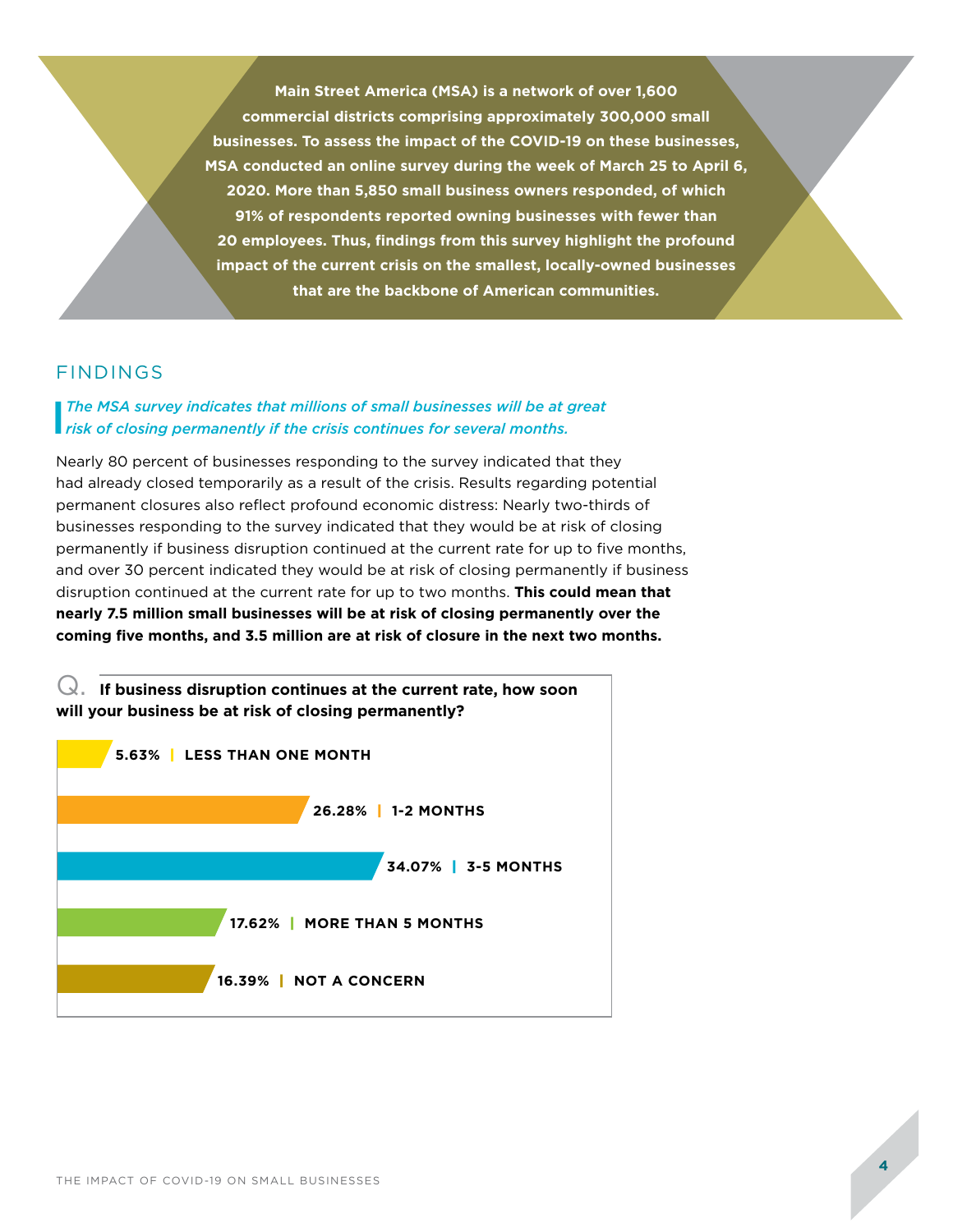#### by our nation's smallest businesses are at risk of unemployment as a result. **I** COVID-19 has had a devastating impact on small businesses' revenue, and millions of Americans employed by our nation's smallest businesses are at risk of unemployment as a result.

Nearly three-quarters of businesses reported seeing their revenues halved since COVID-19 became a widespread concern in early March, and 57 percent reported their revenues revenues dropped by 75 percent or more.



These dramatic reductions in revenue drive the businesses' expectations that their staff were at risk of unemployment or layoffs. Nearly threequarters of businesses indicated that at least one staff member was in jeopardy of losing their job. Among businesses that have five or fewer employees, nearly 85 percent indicated that between one and five staff members were at risk of unemployment or layoffs. **This could mean that approximately 35.7 million American employed by small businesses are at risk of unemployment as result of the COVID-19 crisis.** 

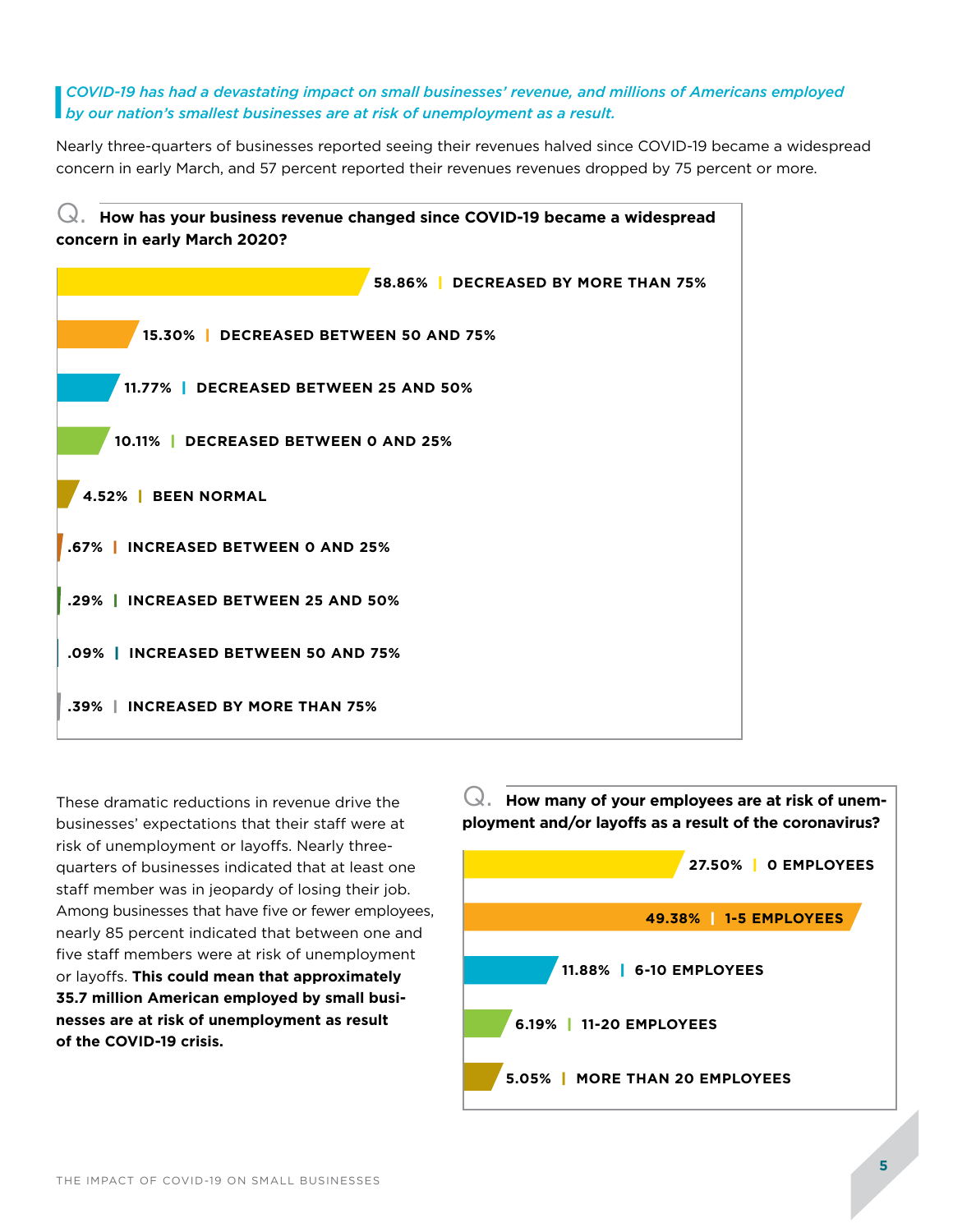#### **Business owners primarily need financial assistance and penalty-free extensions**<br>on expenses. *on expenses.*

and data members non- oc vibility-memberships on imalities assistance over the none<br>90 days and penalty-free extensions on expenses were of immediate interest to more The MSA survey prompted businesses to share the types of assistance that would be of greatest interest with options that included various forms of technical assistance, guidance on adapting their business model, and information on protecting employees and customers from COVID-19. Only information on financial assistance over the next than half of survey respondents.

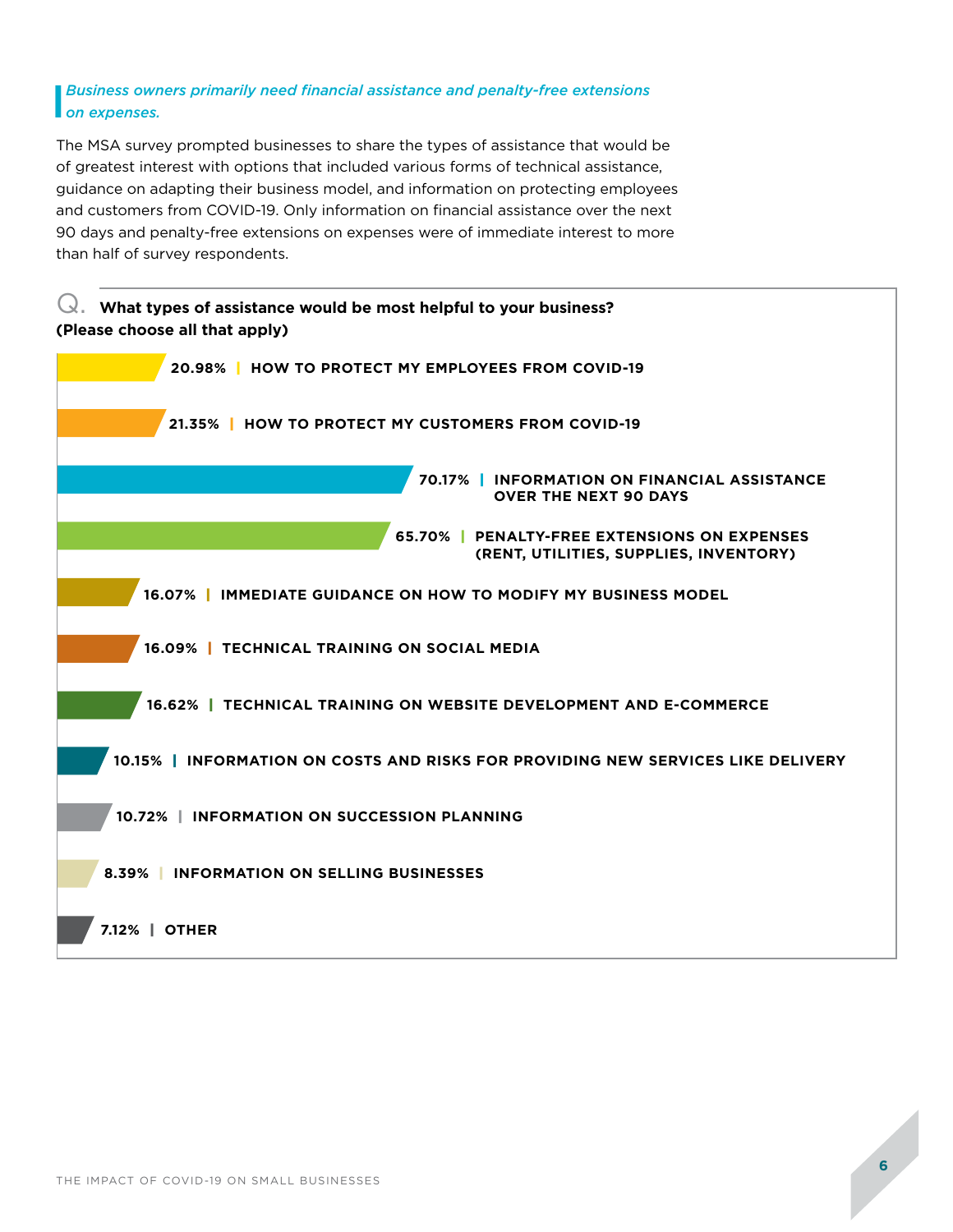#### POLICY IMPLICATIONS FOR STATE AND FEDERAL **AGENCIES**

While the CARES Act is being deployed, there remains critical voids highlighted in the survey data. We encourage government economic development authories to consider supporting the following need areas:

#### I *The U.S. Small Business Administration needs to expand technical assistance support funding to Small Business Development Center (SBDC) partner organizations like Main Street Programs and local chambers of commerce.*

Technical assistance and small business support partners are critical. There are approximately 1,200 SBDCs, Women and Minority Business Centers across the U.S. The CARES Act allocates \$265 million to assist these agencies in providing programming and educational training to small businesses and entrepreneurs. With potentially 7.5 million small businesses severely impacted by COVID-19, this represents one center for every 6,200 severely impacted small businesses. This also doesn't take into account that many areas of the country are underserved by SBDCs. Given the potential for closures and the need to encourage entrepreneurship during the recovery, this seems woefully underfunded. To truly address the needs of small businesses SBA needs to expand resources to SBDC support partners like Main Street Programs, Chambers of Commerce and local economic development organizations as integral players to both sustaining small businesses and ultimately the needed recovery.

#### **State and cities need to invest in small business education an programs rather than pull back spending on these programs.** *State and cities need to invest in small business education and technical support*

During times of diminished revenues at the state and city level the natural inclination is to pull back from funding on programs that are not mandated in some form. This is exactly the wrong time to decrease or cancel support for programs, like Main Street, that serve as critical connectors and supporters of small businesses. As we look ahead to a recovery, this data demonstrates that Main Street programs with a 40-year history of managing through crisis and recovery from large economic transitions are needed now more than ever.

#### I *Prioritize giving CARES Act and future stimulus funding to small businesses with less than 20 employees. These are the businesses that make up the bulk of jobs and are at the heart of communities across America.*

Future stimulus needs to prioritize real small businesses of less than 20 employees and sole proprietors that make up the life blood of our communities, downtowns, and neighborhood business districts. Closing loopholes that give advantages to larger businesses that can react and more quickly the limited loan programs within the CARES Act.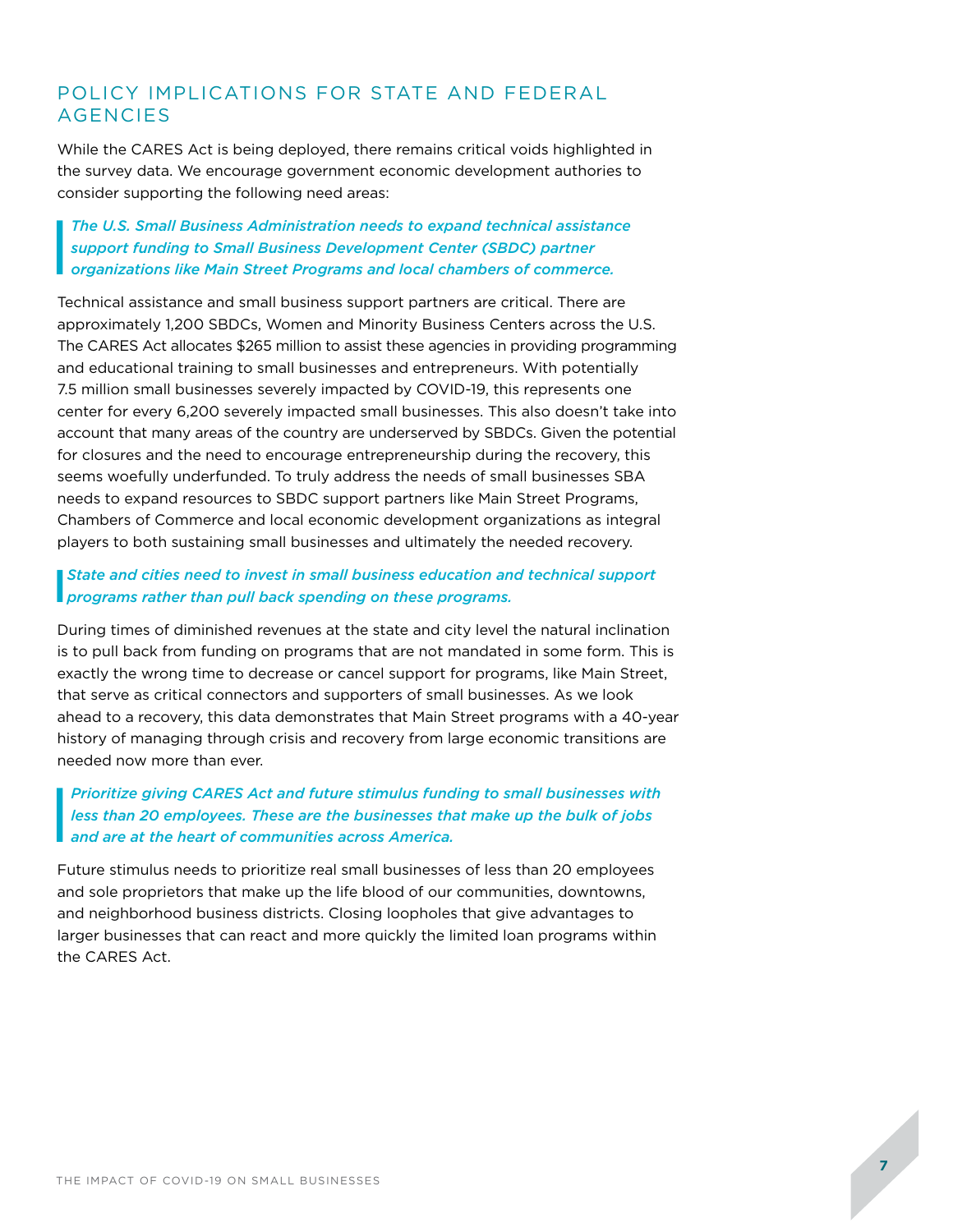#### **I** New stimulus funding should address the expense side of small business operation, <br>for example measures to support rent or mortgage relief. *for example measures to support rent or mortgage relief.*

The Small Business Majority has updated its policy agenda with a number areas which would support what our small business survey is indicating as an important need area:

- **Provide forbearance on all small business loans, including credit card payments for** at least six months. The stimulus package provided loan forbearance for SBA loans, which is a great first step, but we must ensure that small businesses with other forms of debt are supported.
- Adjust repayment due dates on property taxes and commercial rent to give small businesses the flexibility they need to stay afloat.
- **Pass legislation that would ensure business insurance companies cover COVID-19** revenue losses.
- **F** Ensure small businesses that offer paid family medical and sick leave receive cash reimbursement, instead of quarterly tax credits.
- **F** Ensure the delay of payroll tax payments and grant/loan assistance are not mutually exclusive.

#### METHODS

Working through the network of Main Street America coordinating programs and local Main Street programs, we surveyed owners and operators of small businesses across the country using English and Spanish-language surveys. Our survey questions focused on the impacts of the COVID-19 public health emergency in terms of revenue, staffing, and business operations; respondent's greatest perceived challenges and business needs in the face of the crisis; and select business characteristics.

We received 5,851 surveys from small businesses in 48 states and the District of Columbia. Respondents came from more than 1,000 places across the United States, including big cities like New York and Chicago and small towns like Blairsville, Georgia and Greybull, Wyoming. Nearly 40 percent of the small businesses represented in this survey operate in towns with fewer than 10,000 residents. Professional services, personal care businesses, nonprofits and social services, health practitioners, and accommodation businesses were also well represented, with more than 200 respondents from each industry grouping. Nearly half of respondent businesses had been in operation for over ten years. In terms of their ownership, nearly three-quarters were locally owned and more than half were woman owned. More than 90 percent of businesses responding to the survey have fewer than 20 employees and 65.5 percent had five employees or fewer.

**5,851** total surveys

48 states, and the District of Columbia

<75% locally owned

<50% woman owned

<90% respondents had fewer than 20 employees

65.5% had fewer than 5 employees

#### NEXT STEPS

This survey represents a snapshot of a point in time. There will inherently be changes as America's small businesses deal with the challenges of COVID-19. As such, Main Street America plans to follow-up with small business owners who expressed interest in participating in additional surveys. Nearly three-quarters of the survey participants indicated such willingness. Our hope is that we can track business owners' experiences accessing financial support in response to the crisis and updates on changes in staffing, revenues, and closures, as well as any information on businesses' adaptations to the challenges presented by COVID-19.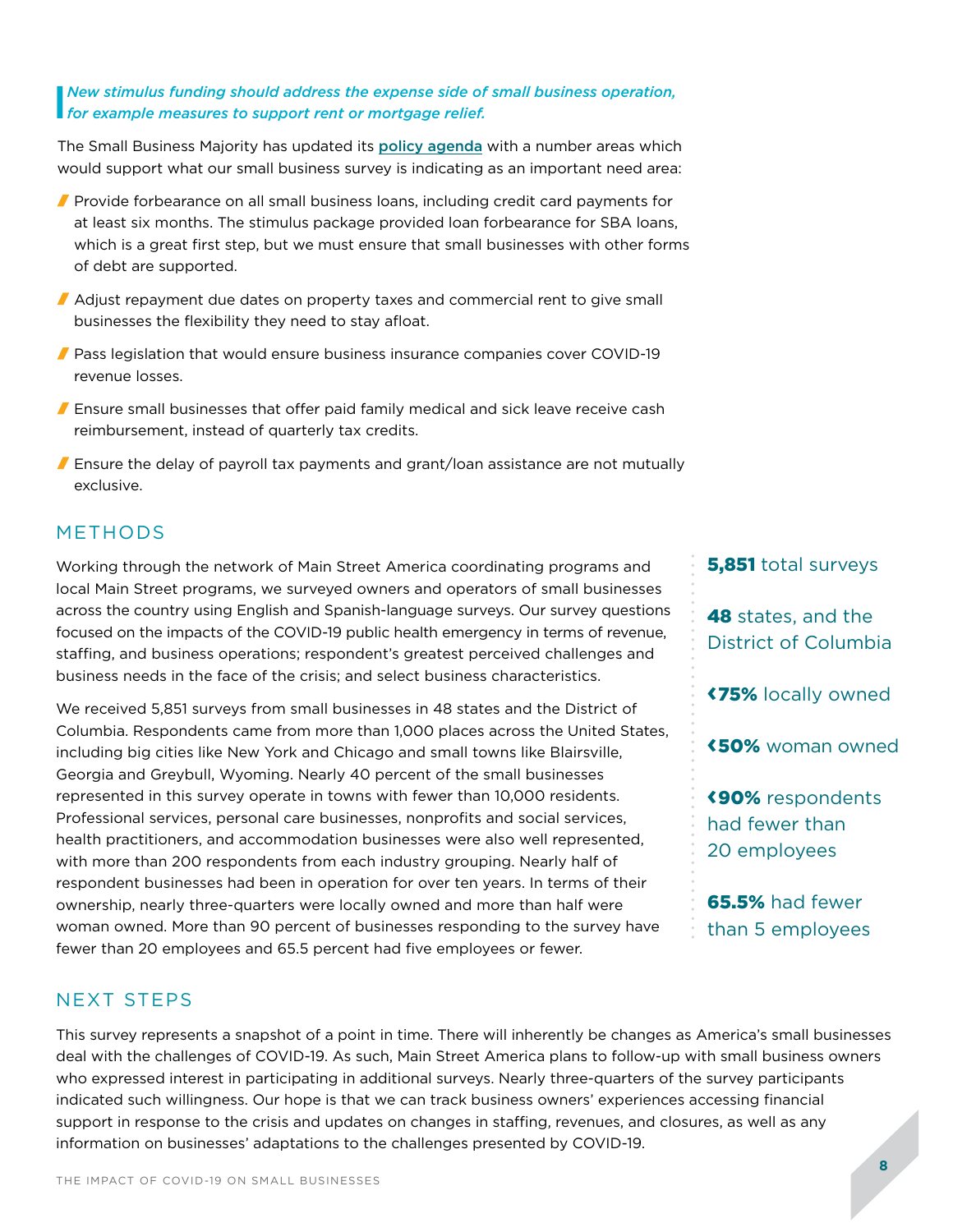## APPENDIX

| What kind of business do you operate?                                     |
|---------------------------------------------------------------------------|
| 18.05%   FOOD SERVICE (IE., RESTAURANT, BAR, CAFE)                        |
| <b>GROCERY</b><br>.67%                                                    |
| 23.22%   NON-FOOD RETAIL                                                  |
| 4.53%<br><b>NONPROFIT, SOCIAL SERVICES</b>                                |
| 3.63%   HEALTH PRACTITIONER, HEALTHCARE                                   |
| 3.64%   ACCOMMODATIONS (IE., HOTEL, MOTEL, BED AND BREAKFAST)             |
| 11.72%   PROFESSIONAL SERVICES (IE., BANKING, LEGAL, DESIGN, REAL ESTATE) |
| 7.94%   PERSONAL CARE (IE., BEAUTY, BARBERSHOP, NAIL SALON)               |
| 26.59%   OTHER                                                            |

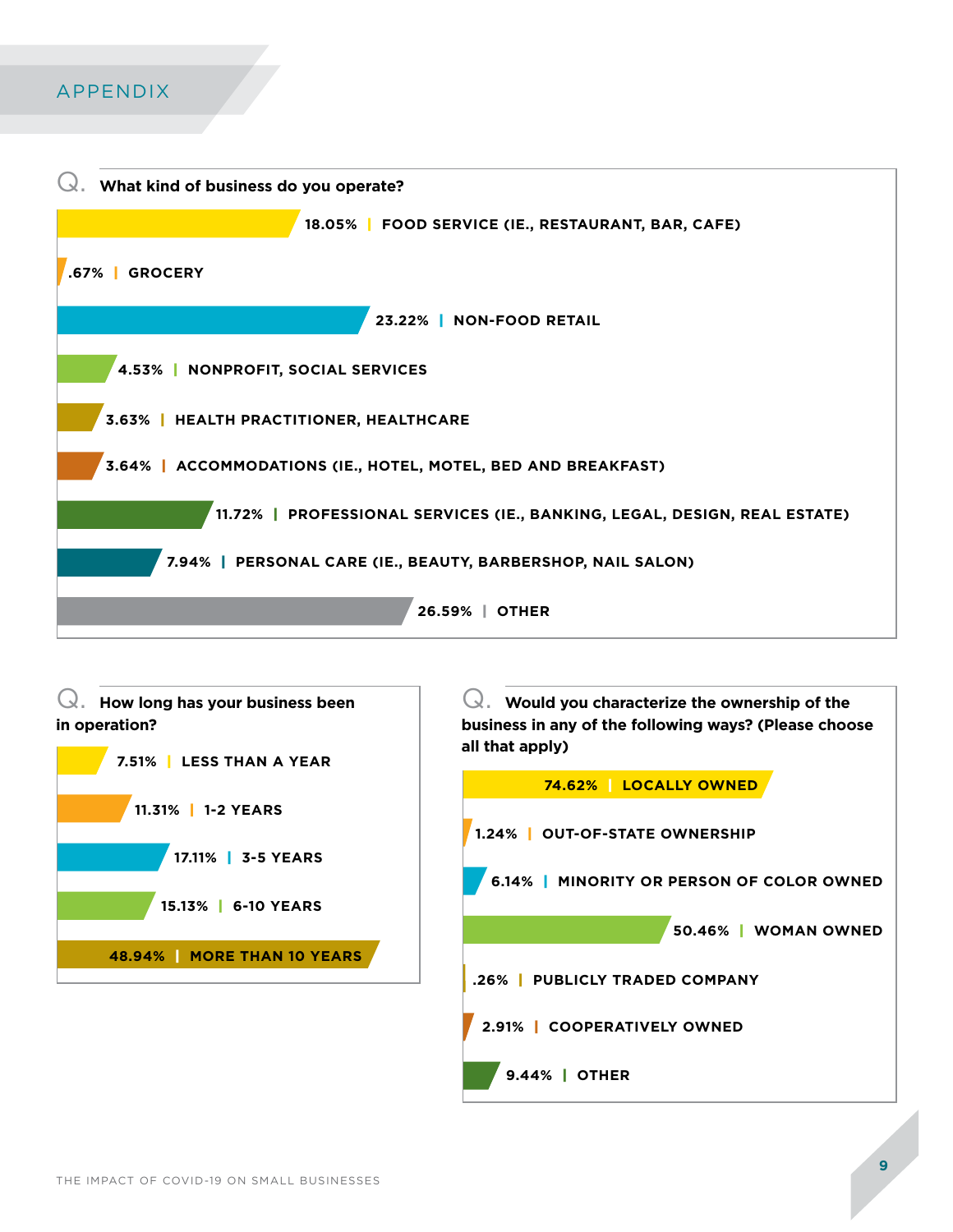



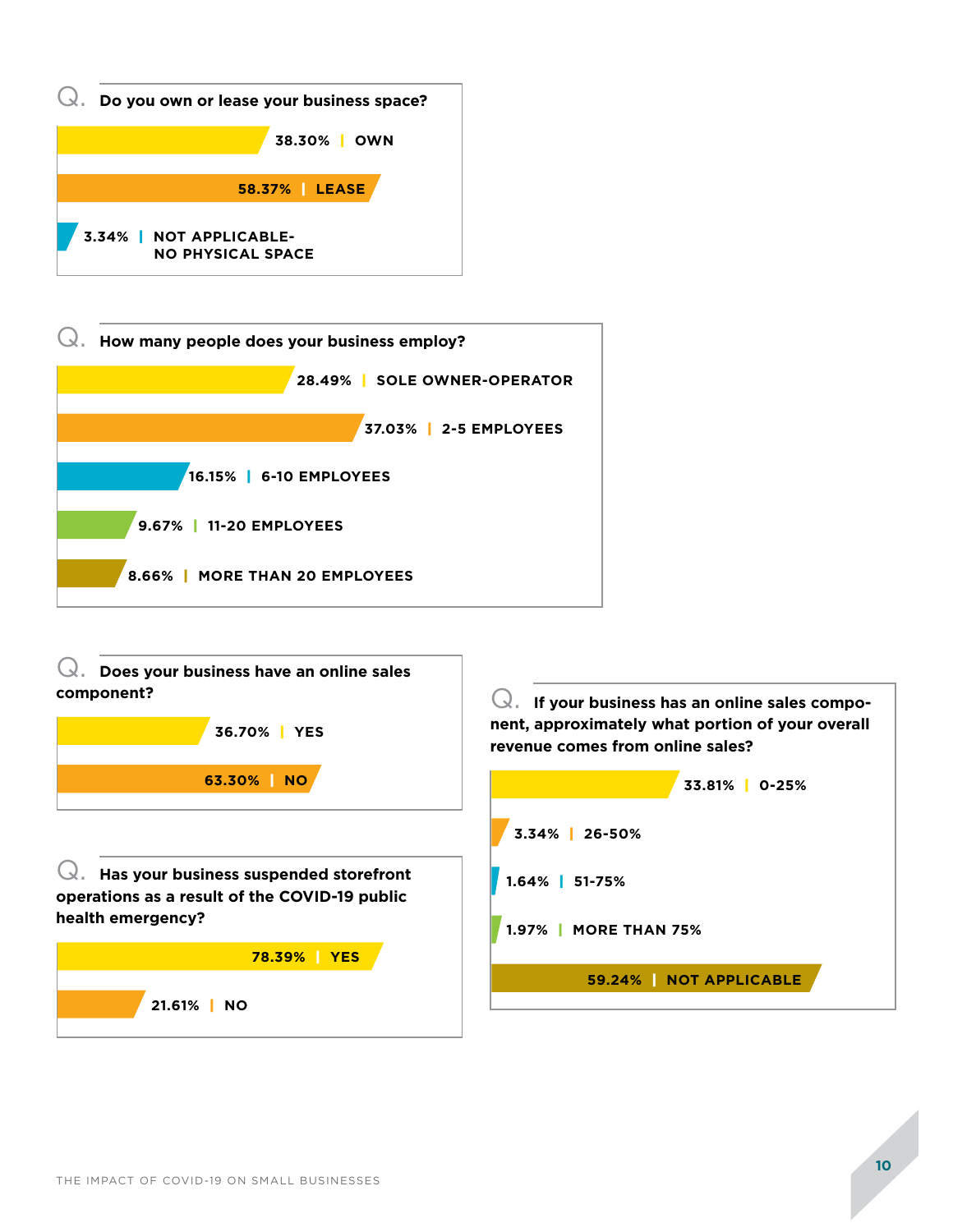

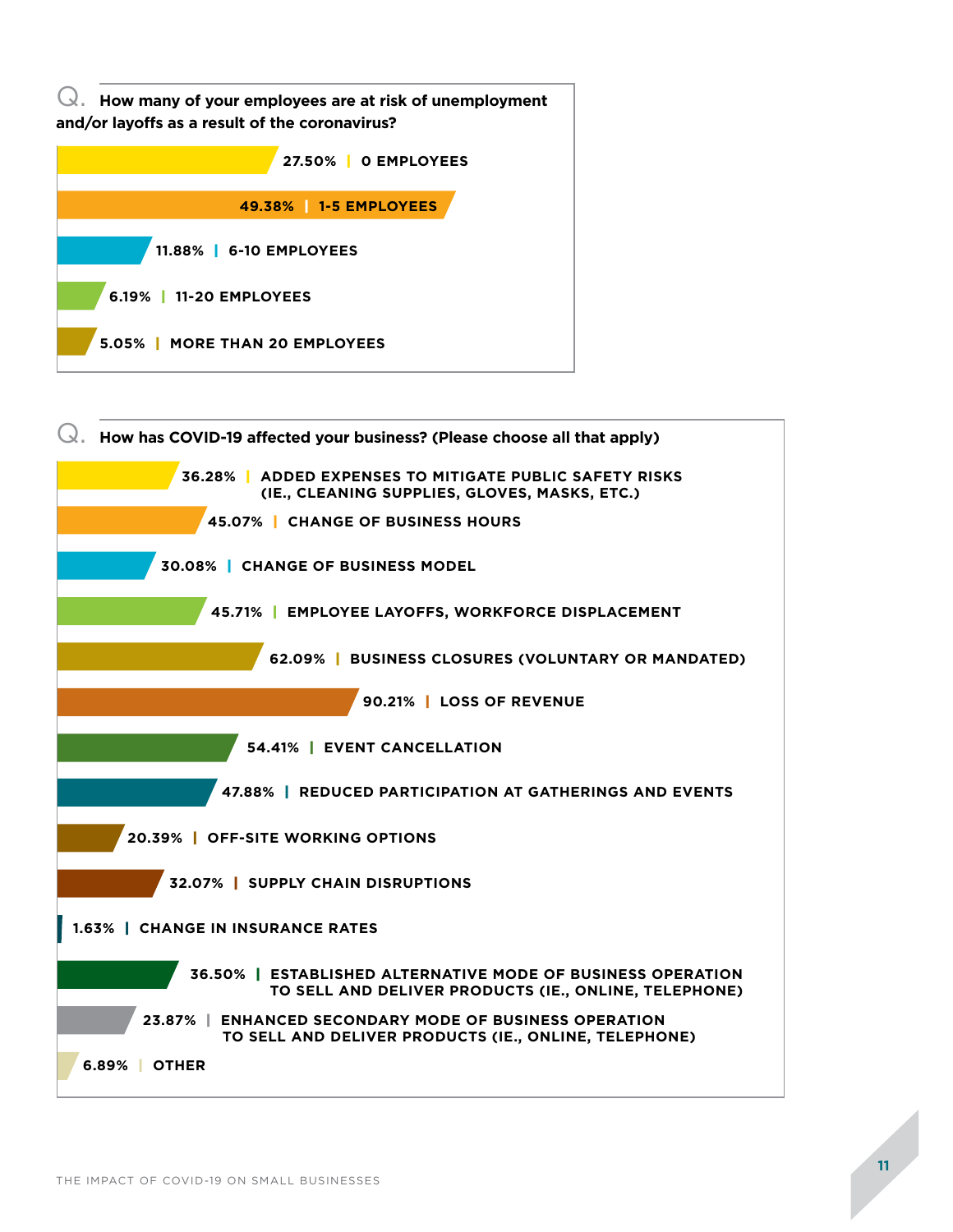**58.86%** | **DECREASED BY MORE THAN 75% 15.30%** | **DECREASED BETWEEN 50 AND 75% 11.77%** | **DECREASED BETWEEN 25 AND 50% 10.11%** | **DECREASED BETWEEN 0 AND 25% 4.52%** | **BEEN NORMAL .67%** | **INCREASED BETWEEN 0 AND 25% .29%** | **INCREASED BETWEEN 25 AND 50% .09%** | **INCREASED BETWEEN 50 AND 75% .39%** | **INCREASED BY MORE THAN 75%** Q. **How has your business revenue changed since COVID-19 became a widespread concern in early March 2020?**

Q. **If business disruption continues at the current rate, how soon will your business be at risk of closing permanently?**